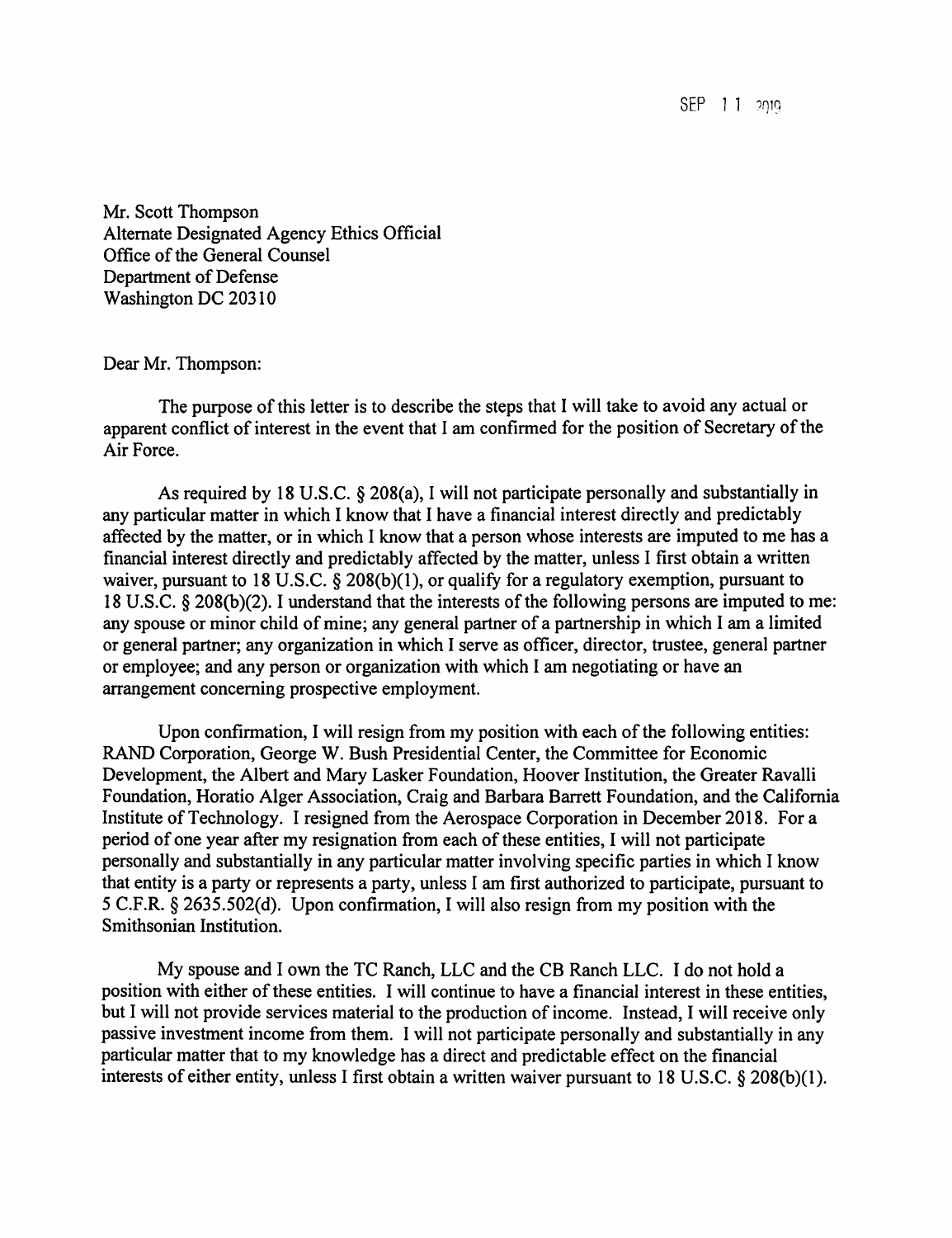I will retain my position as a trustee of my revocable family trust and my spouse's revocable family trust. I will not receive any fees for the services that I provide as a trustee during my appointment to the position of Secretary. I will not participate personally and substantially in any particular matter that to my knowledge has a direct and predictable effect on the financial interests of either of these family trusts, unless I first obtain a written waiver, pursuant to 18 U.S.C. § 208(b)(l), or qualify for a regulatory exemption, pursuant to 18 U.S.C.  $§$  208(b)(2).

I will divest my interests in the following entities within 90 days of my confirmation:

CenturyLink, Inc Intel Corporation Raytheon **Comcast** Danaher DXC Technology Illinois Tool Works, Inc Johnson & Johnson **Medtronic** Pepsico Pfizer Stanley Black & Decker, Inc. Thermo Fisher Scientific Inc. Xcel Energy Perkinelmer, Inc

With regard to each of these entities, I will not participate personally and substantially in any particular matter that to my knowledge has a direct and predictable effect on the financial interests of the entity until I have divested it, unless I first obtain a written waiver, pursuant to 18 U.S.C. § 208(b)(l), or qualify for a regulatory exemption, pursuant to 18 U.S.C. § 208(b)(2).

I will divest my interest in the Franklin Utilities fund and the !Shares US Utilities fund, within 90 days of my confirmation. Until I have completed these divestitures, I will not participate personally and substantially in any particular matter that to my knowledge has a direct and predictable effect on the financial interests of any holding of the Franklin Utilities fund or the !Shares US Utilities fund that is invested in the utilities sector, unless I first obtain a written waiver, pursuant to 18 U.S.C. § 208(b)(1), or qualify for a regulatory exemption, pursuant to 18 U.S.C. § 208(b)(2).

I understand that I may be eligible to request a Certificate of Divestiture for qualifying assets and that a Certificate of Divestiture is effective only if obtained prior to divestiture. Regardless of whether I receive a Certificate of Divestiture, I will ensure that all divestitures discussed in this agreement occur within the agreed upon timeframes and that all proceeds are invested in non-conflicting assets.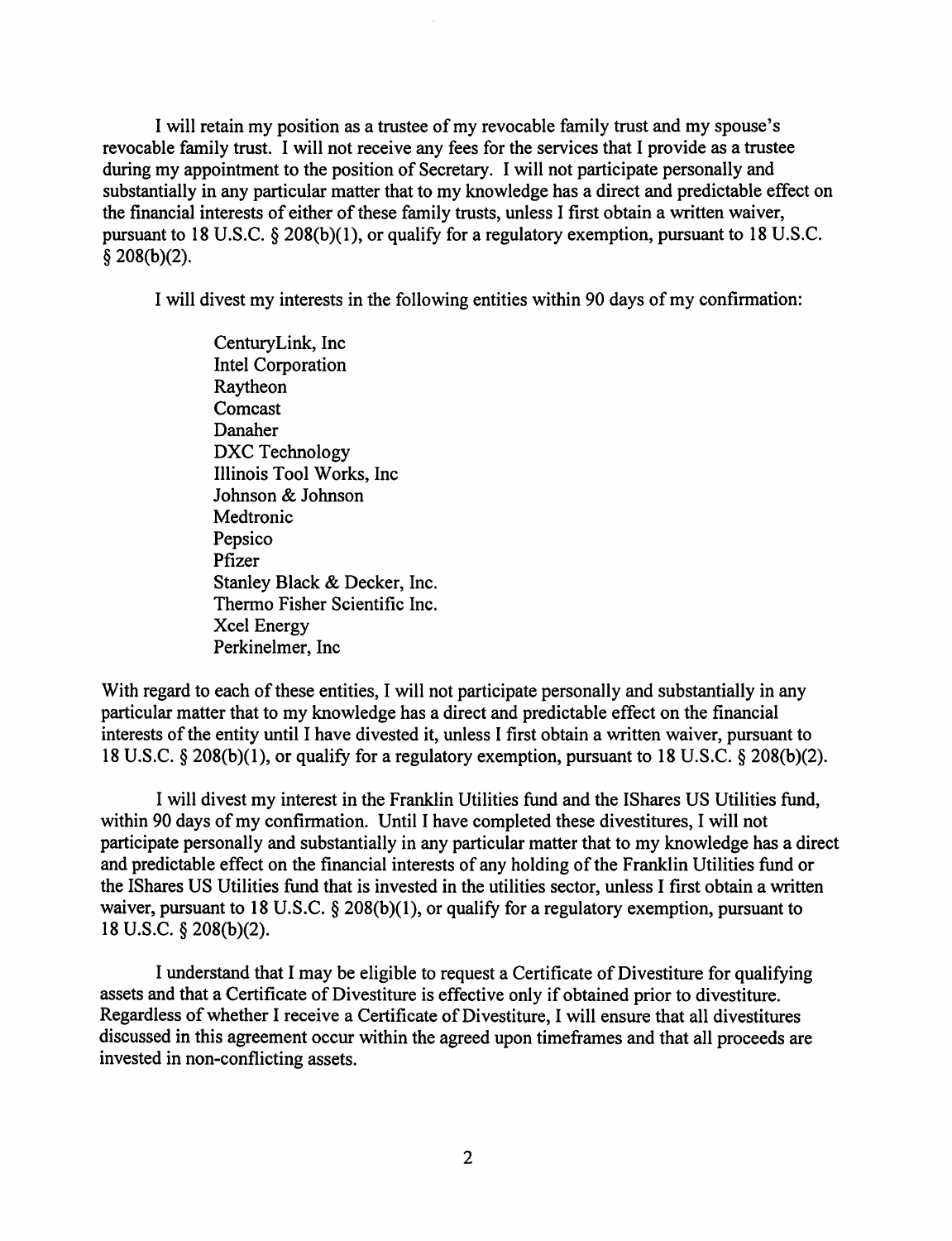You have advised me that, at this time, I do not need to divest my interests in the Tallwave Commercialization Fund and the SVG Thrive Fund. Because the likelihood that my duties will involve particular matters affecting these entities or their investments is remote, the agency has determined that it is not necessary at this time for me to divest my interests in these entities. At this time, the funds do not pose any conflicts. However, you have explained that there is a heightened risk of a conflict of interest if any of these funds are acquiring new holdings. I understand that I am personally responsible for avoiding conflicts of interest with respect to these funds and their holdings and I will monitor the investment information made available to me regarding these funds and consult as appropriate with an Air Force ethics official. With regard to each of these funds, I will not participate personally and substantially in any particular matter that to my knowledge has a direct and predictable effect on the financial interests of the fund or its underlying holdings, unless I first obtain a written waiver, pursuant to 18 U.S.C. § 208(b)(l), or qualify for a regulatory exemption, pursuant to 18 U.S.C. § 208(b)(2). Finally, with respect to each fund that does not qualify as an excepted investment fund, pursuant to 5 C.F.R. § 2634.310(c), I will also timely file periodic transaction reports (OGE Form 278-T) for all covered transactions involving holdings of the fund.

My spouse is a Director of K12 Inc. and owns stock in the company. I will not participate personally and substantially in any particular matter that to my knowledge has a direct and predictable effect on the financial interests of K12 Inc., unless I first obtain a written waiver, pursuant to 18 U.S.C. § 208(b)(l).

If I have a managed account or otherwise use the services of an investment professional during my appointment, I will ensure that the account manager or investment professional obtains my prior approval on a case-by-case basis for the purchase of any assets other than cash, cash equivalents, investment funds that qualify for the exemption at 5 C.F.R. § 2640.201(a), obligations of the United States, or municipal bonds.

I will meet in person with you or an Air Force ethics official during the first week of my service in the position of Secretary of the Air Force in order to complete the initial ethics briefing required under 5 C.F.R. § 2638.305. Within 90 days of my confirmation, I will document my compliance with this ethics agreement by notifying you in writing when I have completed the steps described in this ethics agreement.

I understand that as an appointee I will be required to sign the Ethics Pledge (Exec. Order No. 13770) and that I will be bound by the requirements and restrictions therein in addition to the commitments I have made in this ethics agreement.